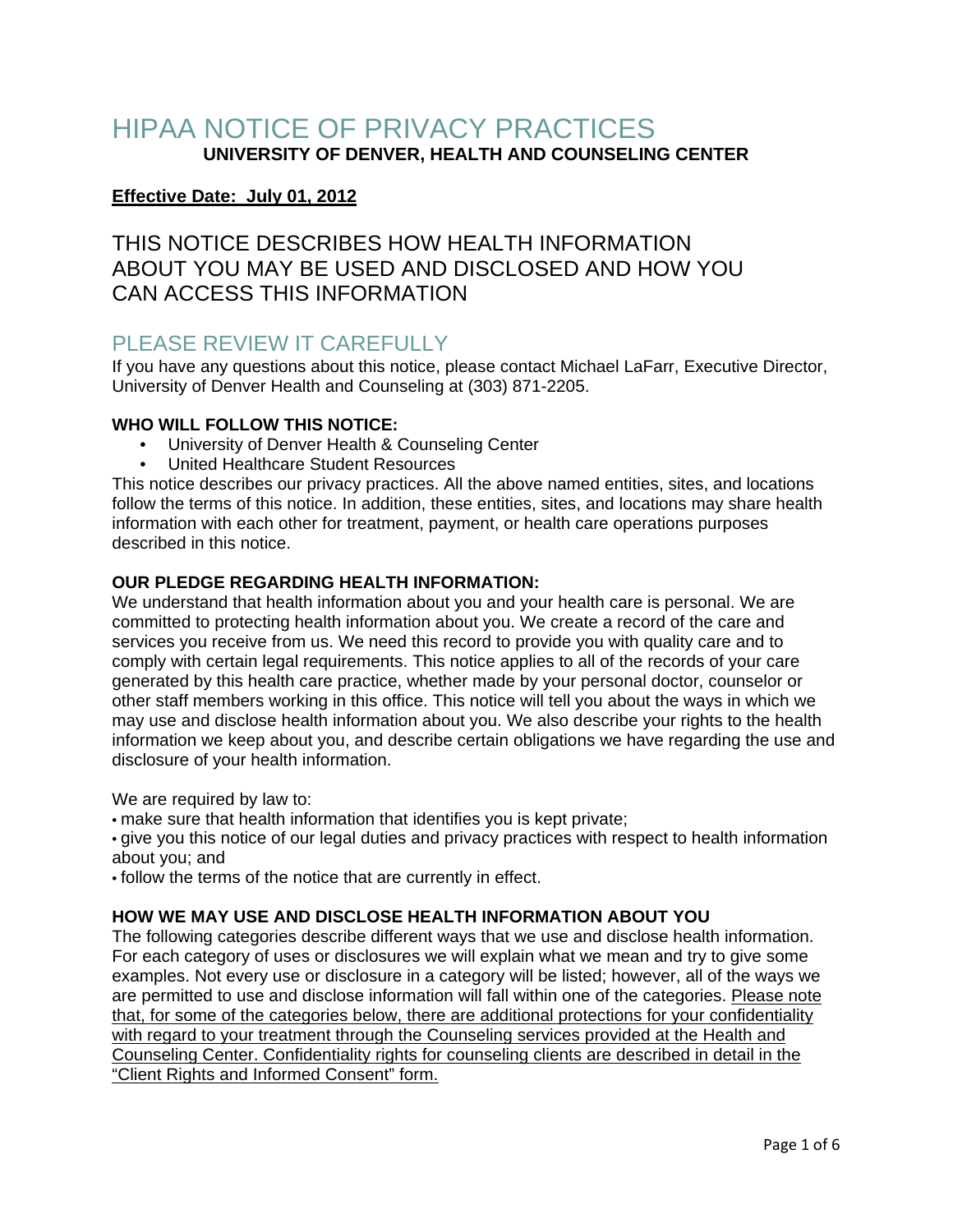**For Treatment.** We may use health information about you to provide you with health care treatment or services. We may disclose health information about you to doctors, nurses, technicians, health students, or other personnel who are involved in taking care of you. They may work at our offices, at the hospital if you are hospitalized under our supervision, or at another doctor's office, lab, pharmacy, or other health care provider to whom we may refer you for consultation, to take x-rays, to perform lab tests, to have prescriptions filled, or for other treatment purposes. If you transfer your care from our entities to another provider of care, we will ask that you fill out a request for release of information form.

**For Payment:** We may use and disclose health information about you so that the treatment and services you receive from us may be billed to and payment collected from you, an insurance company, or a third party. For example, we may need to give your health plan information about your office visit so your health plan will pay us or reimburse you for the visit. We may also tell your health plan about a treatment you are going to receive to obtain prior approval or to determine whether your plan will cover the treatment.

**For Health Care Operations:** We may use and disclose health information about you for operations of our health care practice. These uses and disclosures are necessary to run our practice and make sure that all of our patients receive quality care. For example, we may use health information to review our treatment and services and to evaluate the performance of our staff in caring for you. We may also combine health information about many patients to decide what additional services we should offer, what services are not needed, whether certain new treatments are effective, or to compare how we are doing with others and to see where we can make improvements. We may remove information that identifies you from this set of health information so others may use it to study health care delivery without learning who our specific patients are.

**Appointment Reminders:** We may use and disclose health information to contact you as a reminder that you have an appointment. We will disclose as little health information as possible within this reminder. Be sure to inform the HCC of your correct contact information. This information should also be current on the University of Denver's main system (PioneerWeb).

**Health-Related Services and Treatment Alternatives:** We may use and disclose health information to tell you about health-related services or recommend possible treatment options or alternatives that may be of interest to you. Please let us know if you do not wish us to send you this information, or if you wish to have us use a different address to send this information to you.

**As Required By Law.** We will disclose health information about you when required to do so by federal, state, or local law.

**To Avert a Serious Threat to Health or Safety.** We may use and disclose health information about you when necessary to prevent a serious threat to your health and safety or the health and safety of the public or another person. Any disclosure, however, would only be to someone able to help prevent the threat.

**Military and Veterans.** If you are a member of the armed forces or separated/discharged from military services, we may release health information about you as required by military command authorities or the Department of Veterans Affairs as may be applicable. We may also release health information about foreign military personnel to the appropriate foreign military authorities.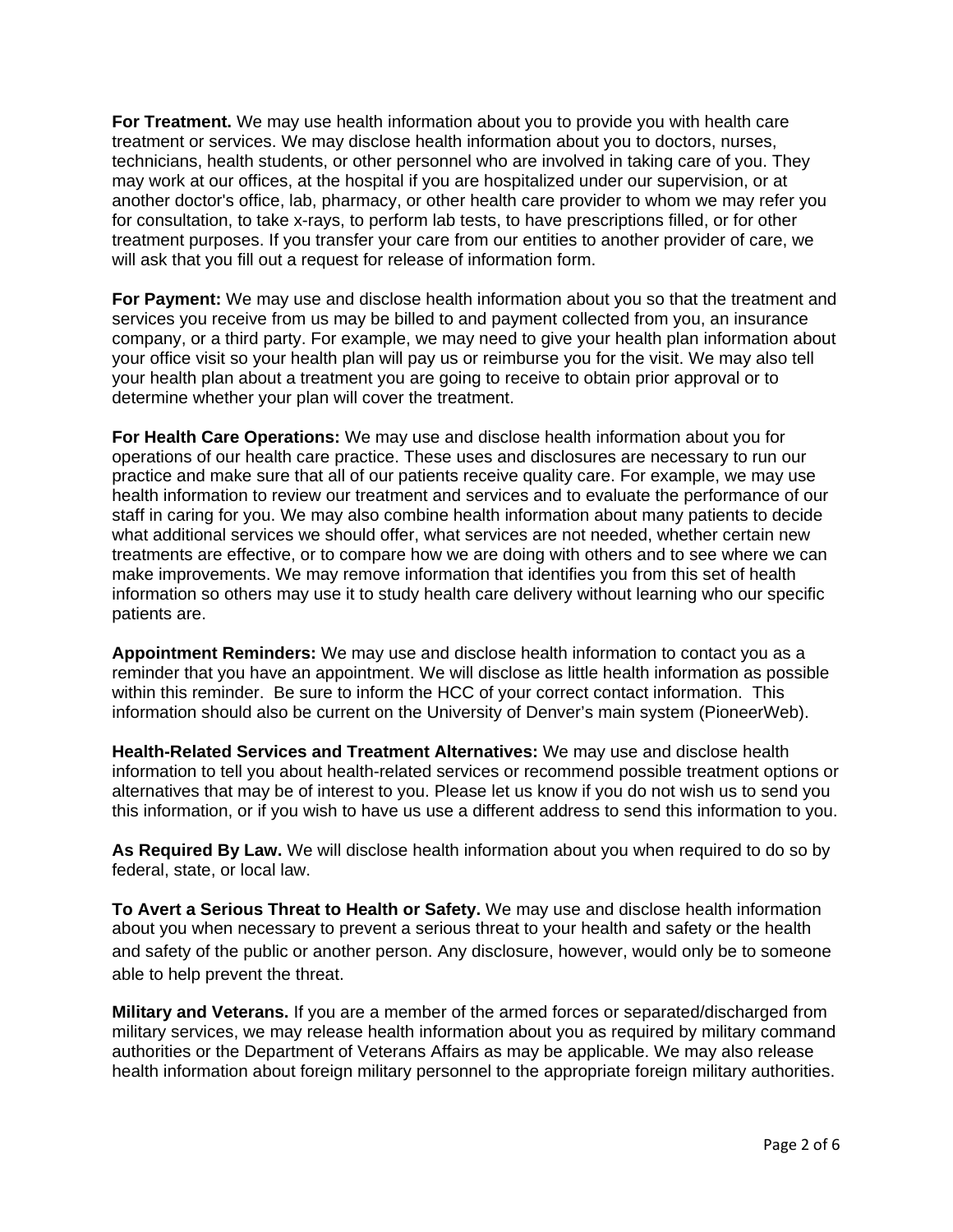**Public Health Risks.** We may disclose health information about you for public health activities. These activities generally include the following:

- to prevent or control disease, injury or disability;
- to report births and deaths;
- to report child abuse or neglect;
- to report reactions to medications or problems with products;
- to notify people of recalls of products they may be using;
- to notify person or organization required to receive information on FDA-regulated products;

• to notify a person who may have been exposed to a disease or may be at risk for contracting or spreading a disease or condition;

• to notify the appropriate government authority if we believe a patient has been the victim of abuse, neglect, or domestic violence. We will only make this disclosure if you agree or when required or authorized by law.

**Health Oversight Activities.** We may disclose health information to a health oversight agency for activities authorized by law. These oversight activities include, for example, audits, investigations, inspections, and licensure. These activities are necessary for the government to monitor the health care system, government programs, and compliance with civil rights laws.

**Lawsuits and Disputes.** If you are involved in a lawsuit or a dispute, we may disclose health information about you in response to a court or administrative order. We may also disclose health information about you in response to a subpoena, discovery request, or other lawful process by someone else involved in the dispute, but only if efforts have been made to tell you about the request or to obtain an order protecting the information requested.

**Law Enforcement.** We may release health information if asked to do so by a law enforcement official:

- in reporting certain injuries, as required by law, gunshot wounds, burns, injuries to perpetrators of crime;
- in response to a court order, subpoena, warrant, summons or similar process;
- to identify or locate a suspect, fugitive, material witness, or missing person: Name and address
	-
	- Date of birth or place of birth;
	- Social security number;
	- Blood type or Rh factor;
	- Type of injury:
	- Date and time of treatment and/or death, if applicable; and
	- A description of distinguishing physical characteristics.
- about the victim of a crime, if the victim agrees to disclosure or under certain limited
- circumstances, we are unable to obtain the person's agreement;
- about a death we believe may be the result of criminal conduct;
- about criminal conduct at our facility; and
- in emergency circumstances to report a crime; the location of the crime or victims; or
- the identity, description, or location of the person who committed the crime.

**Coroners, Health Examiners and Funeral Directors.** We may release health information to a coroner or health examiner. This may be necessary, for example, to identify a deceased person or determine the cause of death. We may also release health information about patients to funeral directors as necessary to carry out their duties.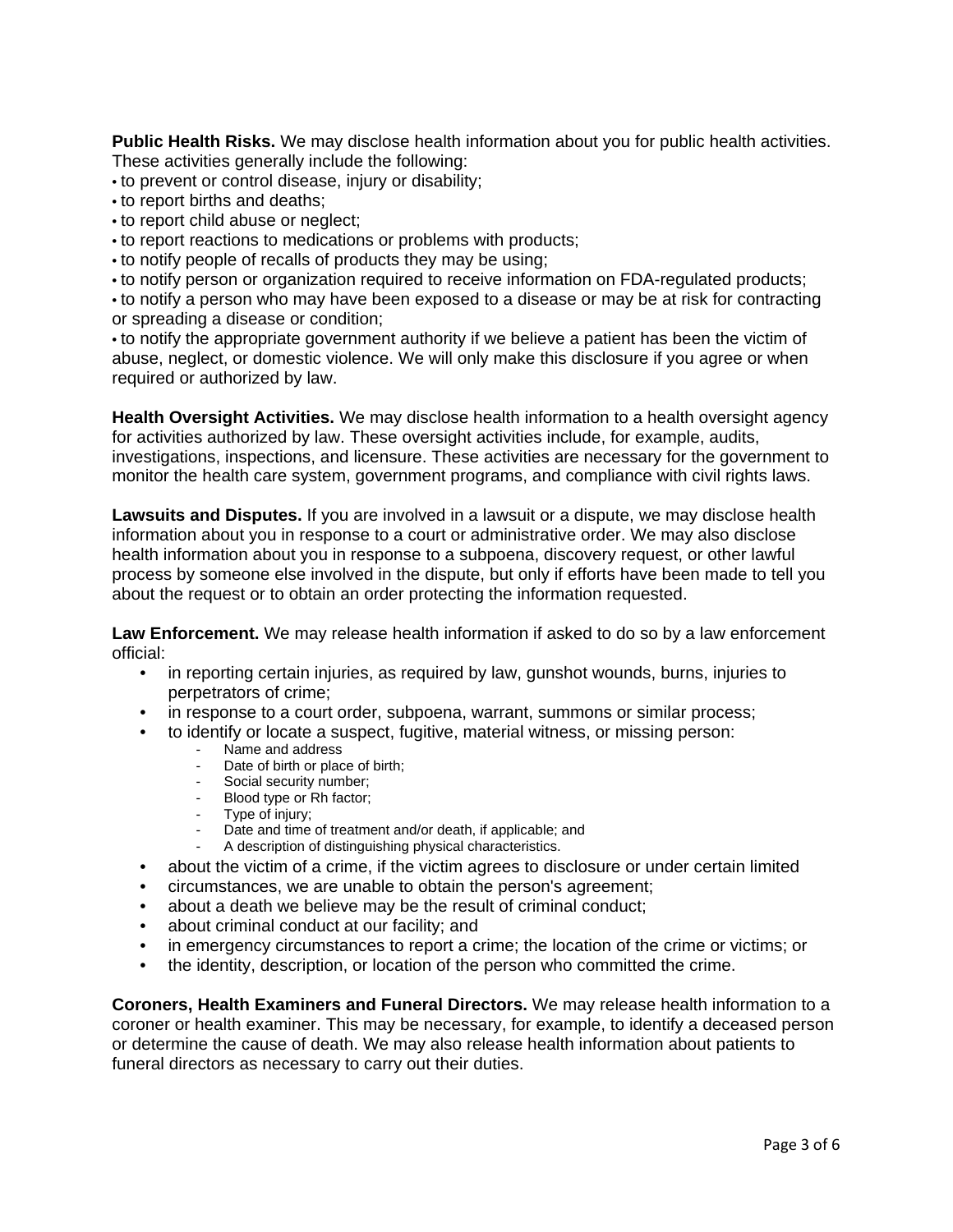**National Security and Intelligence Activities.** We may release health information about you to authorized federal officials for intelligence, counterintelligence, and other national security activities authorized by law.

**Protective Services for the President and Others.** We may disclose health information about you to authorized federal officials so they may provide protection to the President, other authorized persons or foreign heads of state or conduct special investigations.

**Inmates.** If you are an inmate of a correctional institution or under the custody of a law enforcement official, we may release health information about you to the correctional institution or law enforcement official. This release would be necessary (1) for the institution to provide you with health care; (2) to protect your health and safety or the health and safety of others; or (3) for the safety and security of the correctional institution.

**Research.** We may use or disclose health information about you for the purposes of research, in accordance with the relevant federal HIPAA privacy regulations.

## **YOUR RIGHTS REGARDING HEALTH INFORMATION ABOUT YOU**

You have the following rights regarding health information we maintain about you:

**Right to Inspect and Copy.** You have the right to inspect and copy health information that may be used to make decisions about your care. Usually, this includes health and billing records. State law allows medical facilities to charge reasonable copying fees when information is requested for non-healthcare related purposes. This does not include psychotherapy notes.

To inspect and copy health information that may be used to make decisions about you, you must submit your request in writing to the University of Denver Health and Counseling. If you request a copy of the information, we may charge a fee for the costs of copying, mailing or other supplies and services associated with your request. We may deny your request to inspect and copy in certain very limited circumstances. If you are denied access to health information, you may request that the denial be reviewed. Another licensed health care professional chosen by our practice will review your request and the denial. The person conducting the review will not be the person who denied your request. We will comply with the outcome of the review.

**Right to Amend.** If you feel that health information we have about you is incorrect or incomplete, you may ask us to amend the information. You have the right to request an amendment for as long as we keep the information. To request an amendment, your request must be made in writing, submitted to Michael LaFarr, Executive Director, University of Denver Health and Counseling, and must be contained on one page of paper legibly handwritten or typed in at least 10 point font size. In addition, you must provide a reason that supports your request for an amendment.

We may deny your request for an amendment if it is not in writing or does not include a reason to support the request. In addition, we may deny your request if you ask us to amend information that:

- was not created by us, unless the person or entity that created the information is no longer available to make the amendment;
- is not part of the health information kept by or for our practice;
- is not part of the information which you would be permitted to inspect and copy; or
- is accurate and complete.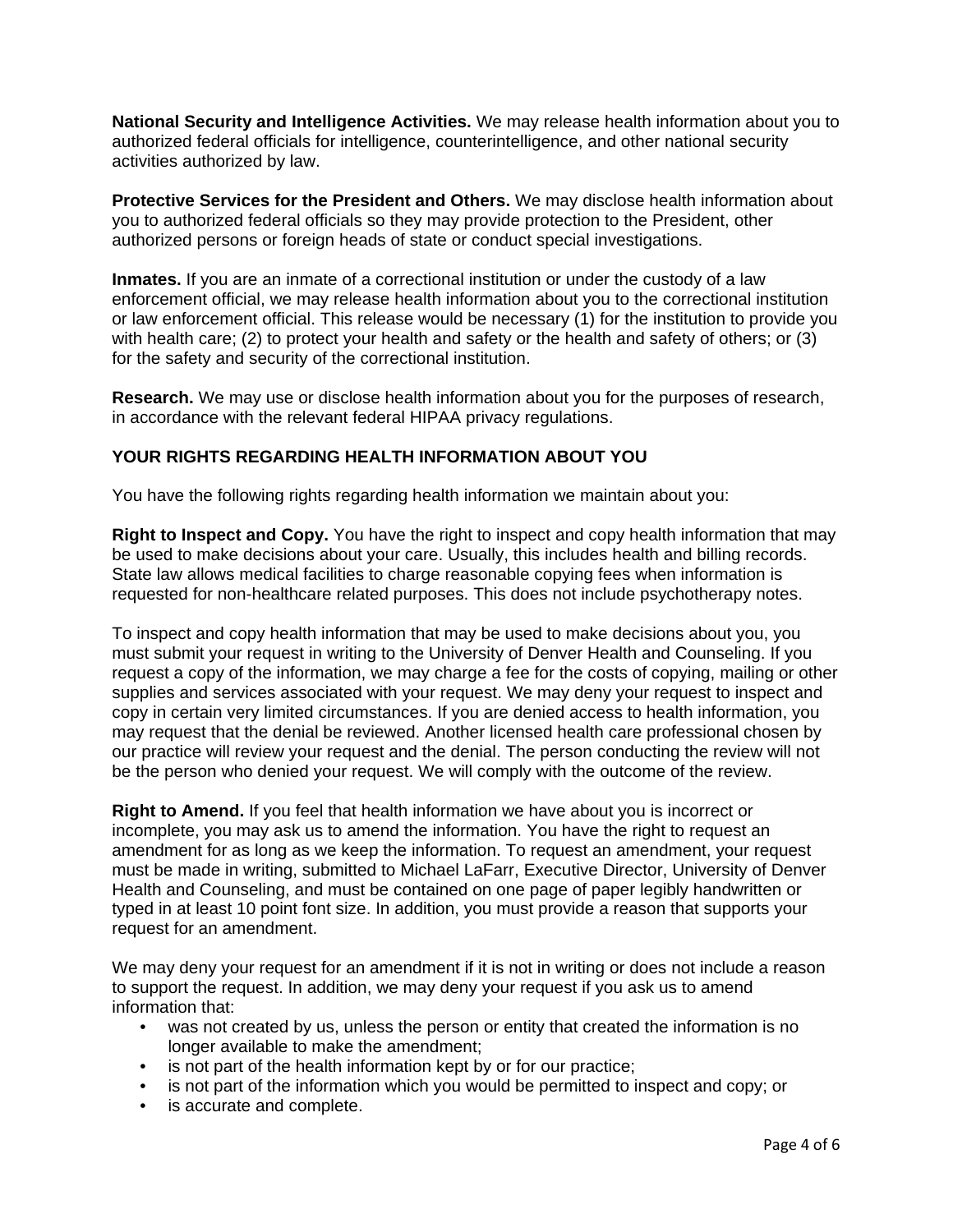Any amendment we make to your health information will be disclosed to those with whom we disclose information as previously specified.

**Right to an Accounting of Disclosures.** You have the right to request a list accounting for any disclosures of your health information we have made, except for uses and disclosures for treatment, payment, and health care operations, as previously described.

To request this list of disclosures, you must submit your request in writing to Michael LaFarr, Executive Director, University of Denver Health and Counseling. Your request must state a time period which may not be longer than ten years. For additional lists, we may charge you for the costs of providing the list. We will notify you of the cost involved and you may choose to withdraw or modify your request at that time before any costs are incurred. We will mail you a list of disclosures in paper form within 30 days of your request, or notify you if we are unable to supply the list within that time period and by what date we can supply the list; but this date will not exceed a total of 60 days from the date you made the request.

**Right to Request Restrictions.** You have the right to request a restriction or limitation on the health information we use or disclose about you for treatment, payment, or health care operations. You also have the right to request a limit on the health information we disclose about you to someone who is involved in your care or the payment for your care, such as a family member or friend. For example, you could ask that we restrict a specified nurse from use of your information, or that we not disclose information to your spouse about a surgery you had. **We are not required to agree to your request for restrictions if it is not feasible for us to ensure our compliance or believe it will negatively impact the care we may provide you.** If we do agree, we will comply with your request unless the information is needed to provide you emergency treatment. To request a restriction, you must make your request in writing to Michael LaFarr, Executive Director, University of Denver Health and Counseling. In your request, you must tell us what information you want to limit and to whom you want the limits to apply; for example, use of any information by a specified nurse, or disclosure of specified surgery to your spouse.

**Right to Request Confidential Communications.** You have the right to request that we communicate with you about health matters in a certain way or at a certain location. For example, you can ask that we only contact you at work or by mail to a post office box. To request confidential communications, you must make your request in writing to the University of Denver Health and Counseling Center. We will not ask you the reason for your request. We will accommodate all reasonable requests. Your request must specify how or where you wish to be contacted.

**Right to a Paper Copy of This Notice.** You have the right to obtain a paper copy of this notice at any time. However, at the time of first service rendered after April 14, 2003, it is required that you can request a paper copy. To obtain a copy, please request it from the University of Denver Health and Counseling.

You may also obtain a copy of this notice either from our website, www.du.edu/hcc, or by requesting a copy of this notice be sent through electronic mail to info@hcc.du.edu. If we know that the electronic message has failed to be delivered, a paper copy of the notice will be provided. Even if you have received a notice electronically, you still retain the right to receive a paper copy upon request.